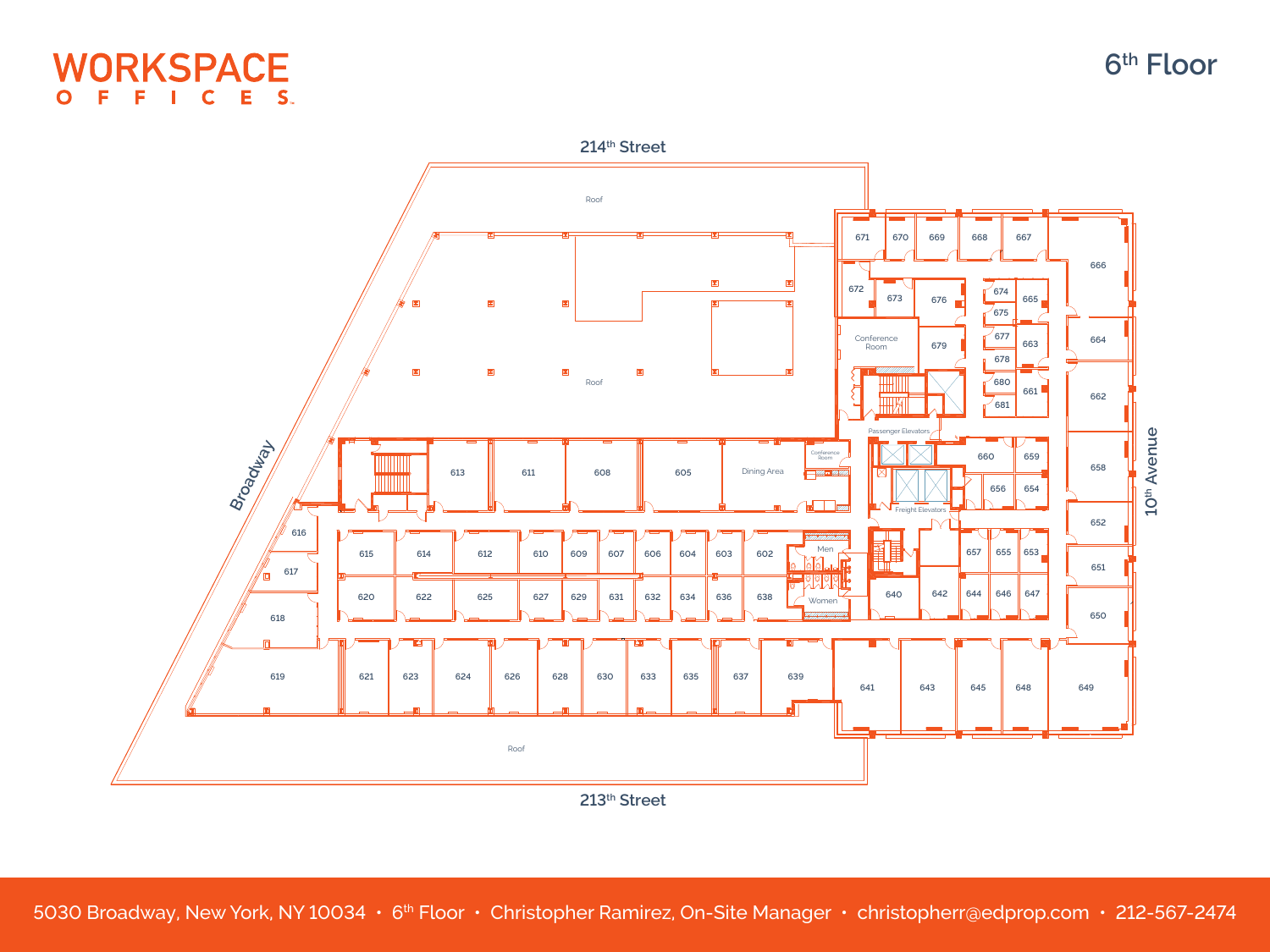## **WORKSPACE** E S.  $\mathbf C$  $\mathbf O$



5030 Broadway, New York, NY 10034 • 7th Floor • Christopher Ramirez, On-Site Manager • [christopherr@edprop.com](mailto:christopherr@edprop.com) • 212-567-2474

**th Floor**